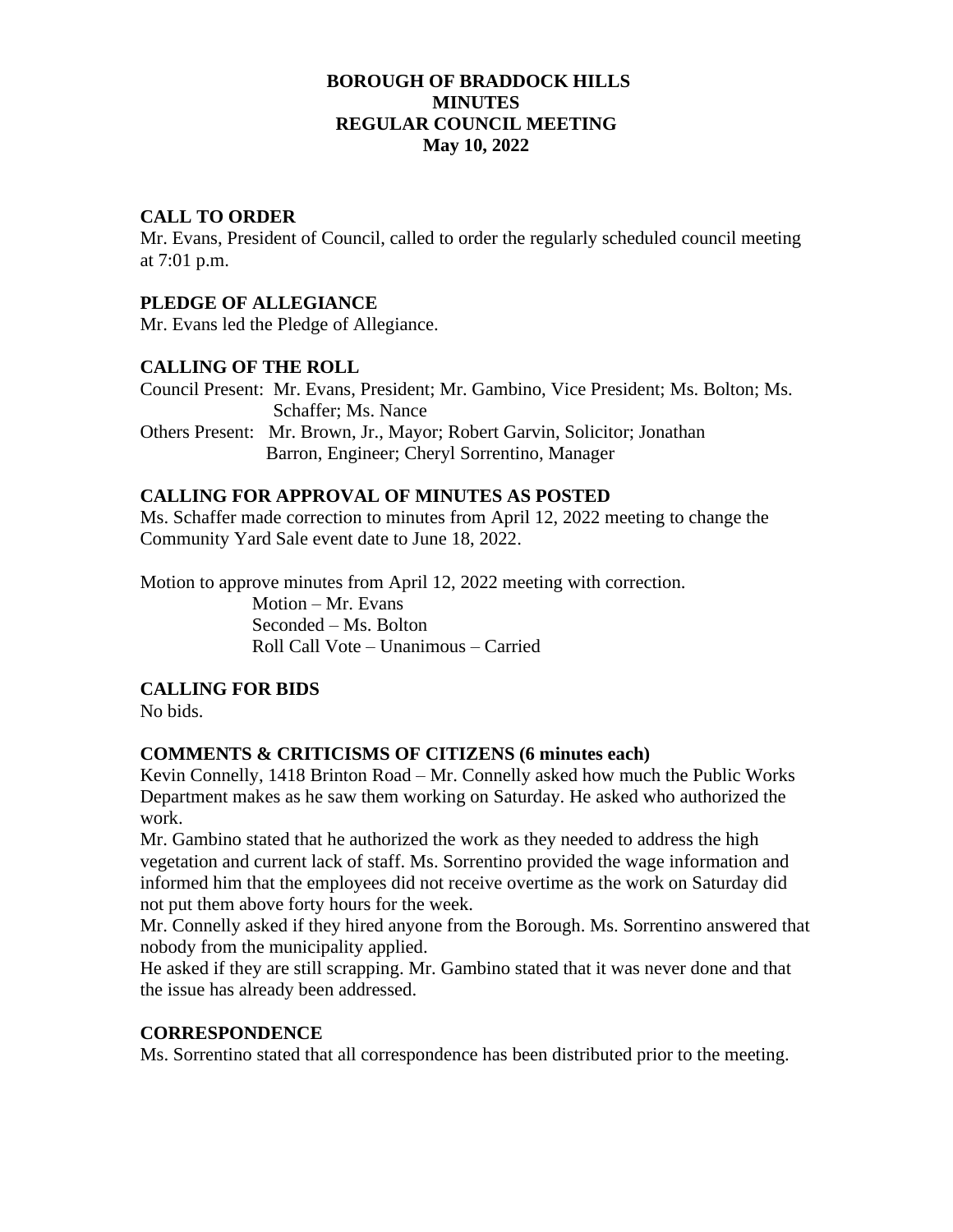## **1. REPORT OF BOROUGH COMMITTEES**

#### **A. FINANCE – CHAIRPERSON BOLTON** No report.

### **B. PUBLIC SAFETY – CHAIRPERSON URSINY**

Motion to adopt Resolution 4 of 2022 authorizing the entry into a Collective Bargaining Agreement with Teamster Local 205 for the Braddock Hills Police department effective January 1, 2022, through December 31, 2024, in the form and content attached to Resolution 4 of 2022 as Exhibit "A".

Motion – Ms. Schaffer Seconded – Mr. Gambino Roll Call Vote – Unanimous – Carried

**C. ZONING & ORDINANCES – CHAIRPERSON KVORJAK** No report.

### **D. COMMUNITY EVENTS – CHAIRPERSON SCHAFFER**

Ms. Schaffer stated that the Clean-Up Day was a success and there were fifteen volunteers for the event.

She announced that the Community Yard Sale will be held on June 18 and the last day to sign up is June 11 to be included on the map.

Also, Swissvale Borough is holding an event to celebrate Juneteenth and Braddock Hills Borough is partnering with them. She noted that the committee is still working on the upcoming Community Day event on September 10, 2022. All volunteers are welcome and can contact her if they are willing to help with the event.

### **E. HEALTH & SANITATION – CHAIRPERSON NANCE**

Motion to accept the bid from BJC Enterprises for the demolitions of 318 Virginia Avenue, 1072 Park Avenue and 973 Wilkins Avenue in the amount of \$44,890.00. The Borough received a grant in the amount of \$74,880.00 for these projects. The Borough will seek the use of the excess funds for additional demolition projects.

Motion – Ms. Nance Seconded – Mr. Gambino Roll Call Vote – Unanimous – Carried

### **F. BUILDINGS & BOROUGH PROPERTY –CHAIRPERSON EVANS**

Mr. Evans announced that the Borough will be losing Wildlife Control effective May 15, 2022, as our current provider is retiring. Unfortunately, there is no person or organization that provides this service, but we will continue to search.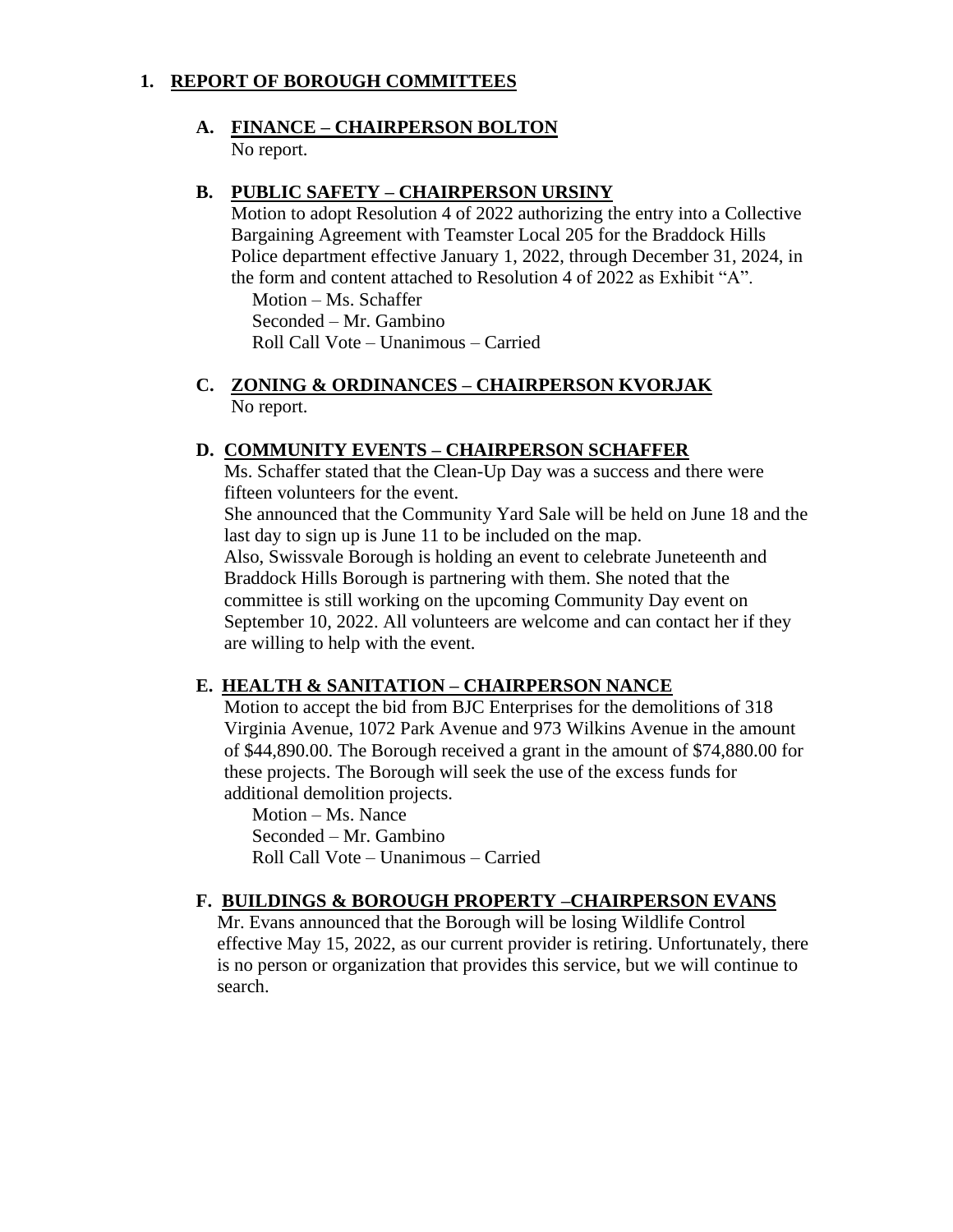## **G. PUBLIC WORKS – CHAIRPERSON GAMBINO**

Motion to ratify phone vote of April 14, 2022, to approve additional repairs and paving to Harrison Avenue by A. Folino's Construction to include the remainder of the street in the amount of \$14,644.41.

Motion – Mr. Gambino Seconded – Ms. Bolton Roll Call Vote – Unanimous – Carried

Motion to ratify phone vote of April 20, 2022, to hire Marcus Williamson as Public Works laborer to start Monday, April 25, 2022 as per current terms and conditions of the Collective Bargaining Agreement with Teamsters Local 205.

Motion – Mr. Gambino Seconded – Ms. Schaffer Roll Call Vote – Unanimous – Carried

Motion to advertise bids for repairs to the roof of Borough Garage and Sr. Center.

Motion – Mr. Gambino Seconded – Ms. Bolton Roll Call Vote – Unanimous – Carried

Motion to authorize negotiations with Teamsters Local 205 for wage amendments for the Public Works Contract.

Motion – Mr. Gambino Seconded – Ms. Schaffer Roll Call Vote – Unanimous – Carried

# **2. REPORT OF BOROUGH OFFICERS**

### **A. MAYOR – JOHN BROWN**

Mayor read police, fire and EMS reports for April 2022 (see attached).

He stated that the UPMC program with law enforcement will become operational after June 1. This will be used nationally for preventing individuals from committing suicide. He provided the phone number, 988, for individuals to call for this program.

North Braddock AMVETS Post 60 contacted him to pay a visit to the Borough's Memorial and invited the Borough to attend.

- **B. SOLICITOR – ROBERT GARVIN** No report.
- **C. ENGINEER – JONATHAN BARRON** Report was read by Mr. Barron (see attached).